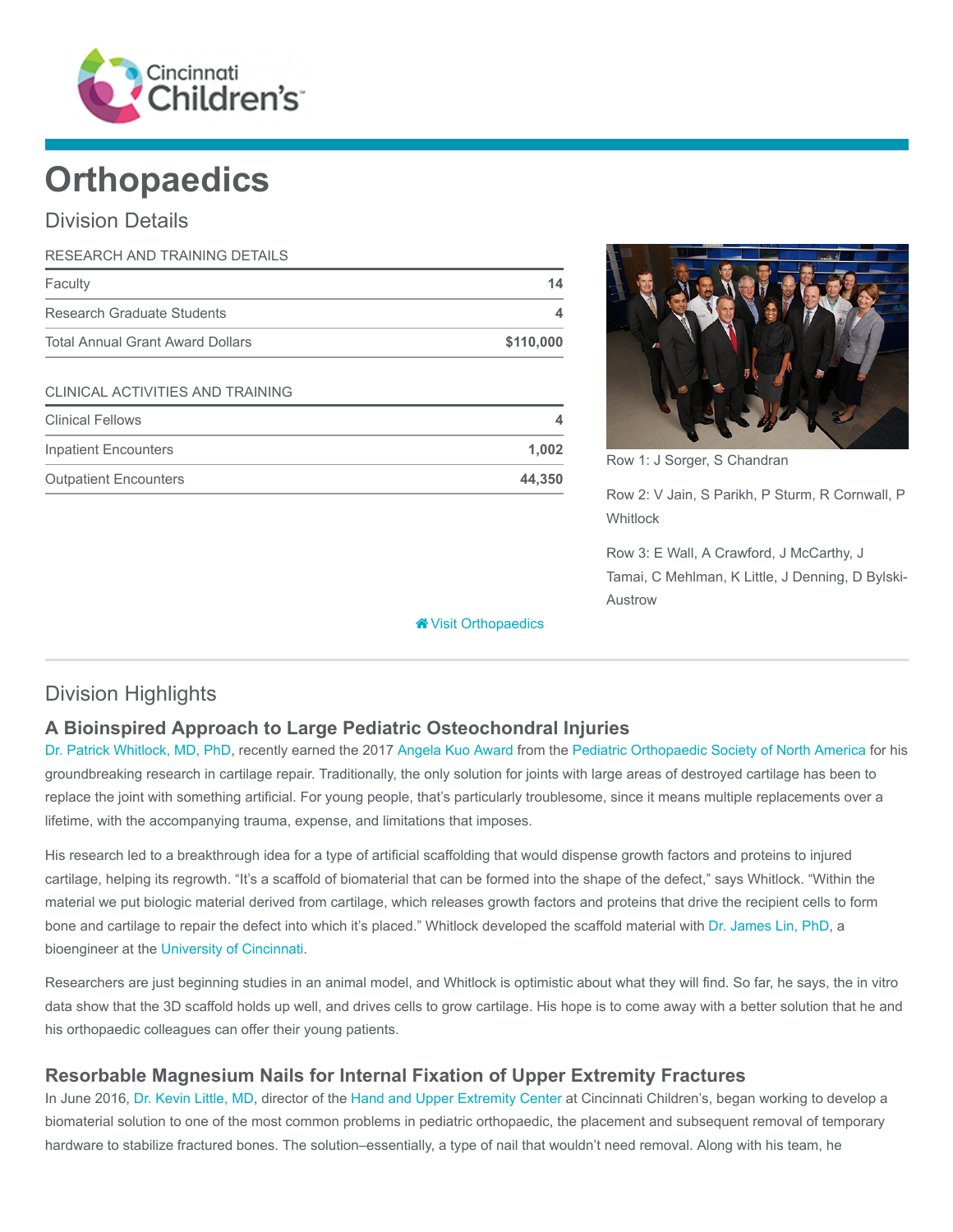discovered that magnesium is ideal for this purpose because it is biodegradable, and it shown to aid nerve regeneration as it biodegrades. Additional studies, at other institutions, demonstrated that magnesium can promote bone healing.

In order to test the durability of the magnesium nails, his team has been placing them in porcine bone. Part of the National Science Foundation [\(NSF](https://www.nsf.gov/)) grant, under which they work, has studied methods of growing magnesium as a single crystal, which translates to a stronger, more durable material. The work underway is truly a team effort, with staff from orthopaedics, physiology and engineering collaborating to tackle the question of whether magnesium is–or can be made to be–strong enough to use in pediatric orthopaedic surgery.

Clinical use of this technology in children is at least a decade away, says Dr. Little. However, he looks forward to seeing resorbable magnesium nails in widespread use. "They will make a phenomenal impact on our patients' lives by limiting the amount of surgery they need, by reducing the amount of time missed from school, activities and sports–and they will lower the cost of healthcare delivery as well."

#### Justifying Patellar Instability Treatment by Early Results (JUPITER)

[Dr. Nehal Parikh, DO, MS](https://www.cincinnatichildrens.org/bio/p/nehal-parikh)[, received a combined \\$50,000 from the](https://posna.org/) [Arthroscopy Association of North America](http://www.aana.org/) [and the Pediatric Society of](https://posna.org/) North America for the establishment of a hypothesis-driven, multi-center, multi-armed, prospective research cohort to study pediatric patellar instability. The incidence of patellar instability ranges from 5.8 to 77 per 100,000 population, with the highest risk in females 10 to 17 years age. Patellar instability can lead to significant morbidity, and eventually patellofemoral osteoarthritis.

The objectives of this study are to compare the safety and efficacy of: (1) non-operative treatment, and (2) operative treatment to treat patellar instability and to evaluate long-term outcomes with each treatment approach. Standardized non-operative treatment is in place across all centers. The operative treatment arms include: (Arm 1) isolated medial patellofemoral ligament (MPFL) reconstruction which is increasingly popular, and (Arm 2) 'à la carte' surgical approach which involves correction of underlying anatomic abnormalities.

There are currently 12 sites participating in this initiative.

#### Division Publications

- 1. Mehlman CT; Okike K; Bhandari M; Kocher MS. [Potential Financial Conflict of Interest Among Physician Editorial Board](https://www.ncbi.nlm.nih.gov/pubmed/28244918) Members of Orthopaedic Surgery Journals. The Journal of Bone and Joint Surgery. 2017; 99:e19.1-e19.5.
- 2. [Donohue KW; Little KJ; Gaughan JP; Kozin SH; Norton BD; Zlotolow DA.](https://www.ncbi.nlm.nih.gov/pubmed/28099302) Comparison of Ultrasound and MRI for the Diagnosis of Glenohumeral Dysplasia in Brachial Plexus Birth Palsy. The Journal of Bone and Joint Surgery. 2017; 99:123-132.
- 3. [Wall EJ; Milewski MD; Carey JL; Shea KG; Ganley TJ; Polousky JD; Grimm NL; Eismann EA; Jr JJC; Murnaghan L.](https://www.ncbi.nlm.nih.gov/pubmed/28398084) The Reliability of Assessing Radiographic Healing of Osteochondritis Dissecans of the Knee. American Journal of Sports Medicine. 2017; 45:1370-1375.
- 4. [Schneider DK; Grawe B; Magnussen RA; Ceasar A; Parikh SN; Wall EJ; Colosimo AJ; Kaeding CC; Myer GD.](https://www.ncbi.nlm.nih.gov/pubmed/26872895) Outcomes After Isolated Medial Patellofemoral Ligament Reconstruction for the Treatment of Recurrent Lateral Patellar Dislocations A Systematic Review and Meta-analysis. American Journal of Sports Medicine. 2016; 44:2993-3005.
- 5. Stone AV; Little KJ; Glos DL; Stringer KF; Wall EJ. [Repetitive Stresses Generate Osteochondral Lesions in Skeletally Immature](https://www.ncbi.nlm.nih.gov/pubmed/27460999) Rabbits. American Journal of Sports Medicine. 2016; 44:2957-2966.
- 6. [Carey JL; Wall EJ; Grimm NL; Ganley TJ; Edmonds EW; Anderson AF; Polousky J; Murnaghan ML; Nissen CW; Weiss J.](https://www.ncbi.nlm.nih.gov/pubmed/27159302) Novel Arthroscopic Classification of Osteochondritis Dissecans of the Knee: A Multicenter Reliability Study. American Journal of Sports Medicine. 2016; 44:1694-1698.
- 7. [Seyler TM; Bracey DN; Plate JF; Lively MO; Mannava S; Smith TL; Saul JM; Poehling GG; Van Dyke ME; Whitlock PW.](https://www.ncbi.nlm.nih.gov/pubmed/27692557) The Development of a Xenograft-Derived Scaffold for Tendon and Ligament Reconstruction Using a Decellularization and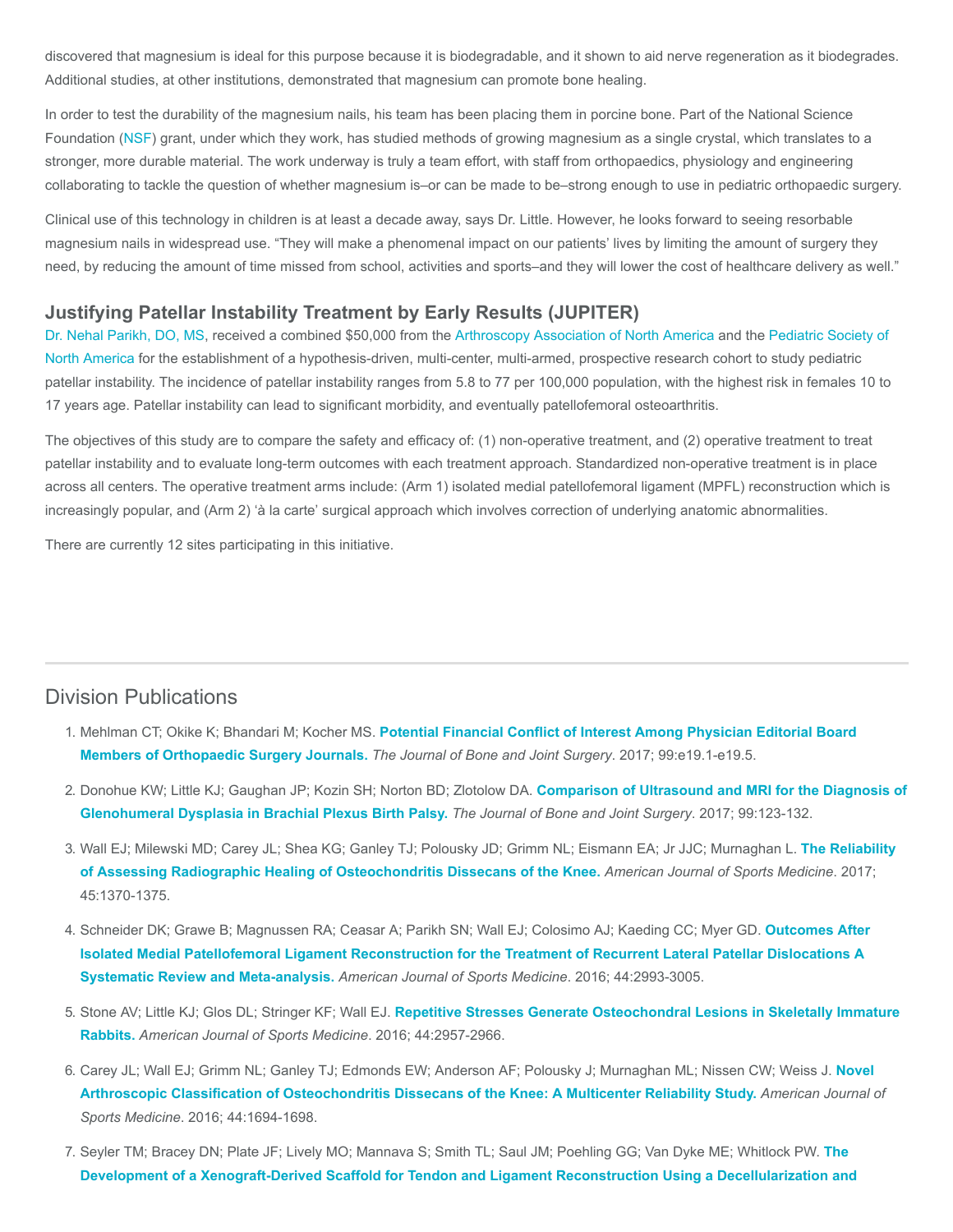Oxidation Protocol. [Arthroscopy: The Journal of Arthroscopy and Related Surgery](https://www.ncbi.nlm.nih.gov/pubmed/27692557). 2017; 33:374-386.

- 8. Abzug JM; Dua K; Bauer AS; Cornwall R; Wyrick TO. [Pediatric Phalanx Fractures.](https://www.ncbi.nlm.nih.gov/pubmed/27755266) Journal of the American Academy of Orthopaedic Surgeons. 2016; 24:e174-e183.
- 9. [Cash T; Mcilvaine E; Krailo MD; Lessnick SL; Lawlor ER; Laack N; Sorger J; Marina N; Grier HE; Granowetter L.](https://www.ncbi.nlm.nih.gov/pubmed/27297500) Comparison of clinical features and outcomes in patients with extraskeletal versus skeletal localized Ewing sarcoma: A report from the Children's Oncology Group. Pediatric Blood and Cancer. 2016; 63:1771- 1779.
- 10. Anadio JM; Sturm PF; Forslund JM; Agarwal S; Lane A; Tarango C; Palumbo JS. A bleeding assessment tool correlates with [intraoperative blood loss in children and adolescents undergoing major spinal surgery.](https://www.ncbi.nlm.nih.gov/pubmed/28262568) Thrombosis Research. 2017; 152:82-86.
- 11. Mehlman CT. [Gartland Type 3 Supracondylar Humeral Fractures in Children: Which Open Reduction Approach Should Be](https://www.ncbi.nlm.nih.gov/pubmed/27984450) Used After Failed Closed Reduction?. Journal of Orthopaedic Trauma. 2017; 31:e23-e24.
- 12. [Mackel CE; Cahill PJ; Roguski M; Samdani AF; Sugrue PA; Kawakami N; Sturm PF; Pahys JM; Betz RR; El-Hawary R.](https://www.ncbi.nlm.nih.gov/pubmed/27589598) Factors associated with spinal fusion after posterior fossa decompression in pediatric patients with Chiari I malformation and scoliosis. Journal of neurosurgery. Pediatrics. 2016; 25:737-743.
- 13. Tan E; T. Mehlman C; Baker M. [Benign Osteolytic Lesions in Children With Previously Normal Radiographs.](https://www.ncbi.nlm.nih.gov/pubmed/28009802) Journal of Pediatric Orthopaedics. 2017; 37:e282-e285.
- 14. [El-Hawary R; Sturm P; Cahill P; Samdani A; Vitale M; Gabos P; Bodin N; d'Amato C; Harris C; Al Khudairy A.](https://www.ncbi.nlm.nih.gov/pubmed/26192880) What is the Risk of Developing Proximal Junctional Kyphosis During Growth Friendly Treatments for Early-onset Scoliosis?. Journal of Pediatric Orthopaedics. 2017; 37:86-91.
- 15. Samora W; Beran MC; Parikh SN. [Intercondylar Roof Inclination Angle: Is It a Risk Factor for ACL Tears or Tibial Spine](https://www.ncbi.nlm.nih.gov/pubmed/26327400) Fractures?. Journal of Pediatric Orthopaedics. 2016; 36:e71-e74.
- 16. Glotzbecker MP; Wang K; Waters PM; McCarthy J; Flynn JM; Vitale MG; POSNA committee on the Quality, Safety, Value Initiative (QSVI). [Quality, Safety, and Value in Pediatric Orthopaedic Surgery.](https://www.ncbi.nlm.nih.gov/pubmed/26296218) Journal of Pediatric Orthopaedics. 2016; 36:549-557.
- 17. Parikh SN; Shrivastava RK. [Evaluation of Children with Injuries Around the Knee.](https://www.ncbi.nlm.nih.gov/pubmed/26924653) The Indian Journal of Pediatrics. 2016; 83:844-851.
- 18. Wall EJ; Ghattas PJ; Eismann EA; Myer GD; Carr P. [Outcomes and complications after all-epiphyseal anterior cruciate ligament](https://www.ncbi.nlm.nih.gov/pubmed/28451597) reconstruction in skeletally immature patients. Orthopaedic Journal of Sports Medicine. 2017; 5:2325967117693604- 232596711769360.
- 19. [Parikh SN; Jaquith BP; Brusalis CM; Redler LH; Ganley TJ; Kocher MS.](https://www.ncbi.nlm.nih.gov/pubmed/28594522) Skeletally Immature Anterior Cruciate Ligament Injuries: Controversies and Management.. Instructional course lectures. 2017; 66:461 -474.
- 20. Godfrey J; Cornwall R. [Pediatric Metacarpal Fractures..](https://www.ncbi.nlm.nih.gov/pubmed/28594520) Instructional course lectures. 2017; 66:437-445.
- 21. Dua K; Abzug JM; Sesko Bauer A; Cornwall R; Wyrick TO. [Pediatric Distal Radius Fractures..](https://www.ncbi.nlm.nih.gov/pubmed/28594521) Instructional course lectures. 2017; 66:447-460.
- 22. Abzug JM; Dua K; Sesko Bauer A; Cornwall R; Wyrick TO. [Pediatric Phalanx Fractures..](https://www.ncbi.nlm.nih.gov/pubmed/28594518) Instructional course lectures. 2017; 66:417-427.
- 23. Ting B; Sesko Bauer A; Abzug JM; Cornwall R; Wyrick TO; Bae DS. [Pediatric Scaphoid Fractures..](https://www.ncbi.nlm.nih.gov/pubmed/28594519) Instructional course lectures. 2017; 66:429-436.
- 24. [Bylski-Austrow DI; Glos DL; Bonifas AC; Carvalho MF; Coombs MC; Sturm PF.](https://www.ncbi.nlm.nih.gov/pubmed/27689140) Flexible growing rods: A biomechanical pilot study of polymer rod constructs in the stability of skeletally immature spines. Scoliosis and Spinal Disorders. 2016; 11:39.